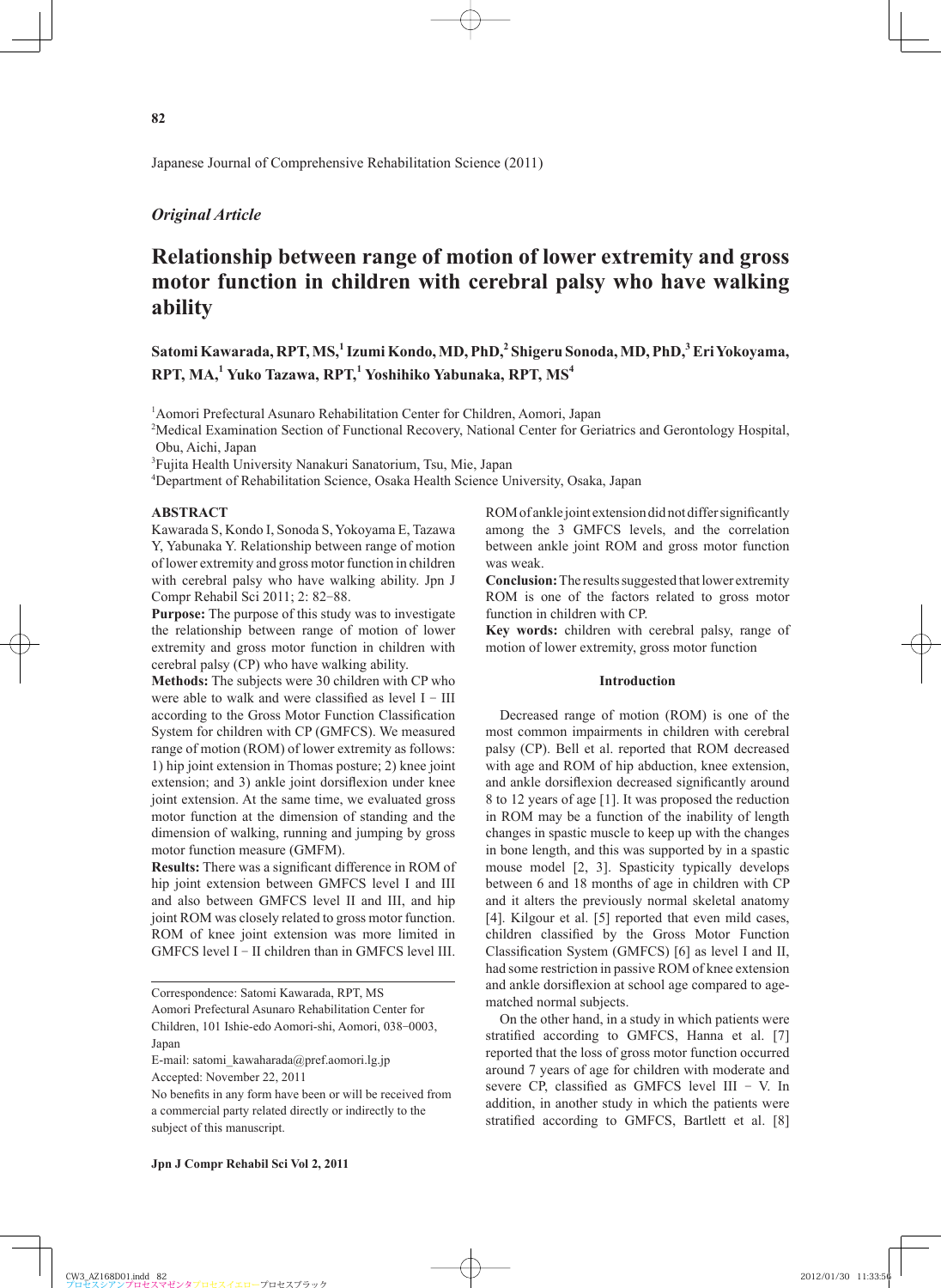suggested the possibility that the loss of gross motor function was caused by pain and restriction of ROM for children classified as GMFCS level III  $-$  V. Day et al. [9] indicated that mild cases would also have a certain rate of gross motor function loss after adolescence.

We thought that reduced ROM would have some effect on gross motor function even in ambulatory children. The purpose of this study was to determine the relationship between lower extremity ROM and gross motor function in children with CP, and obtain fundamental results for a future longitudinal study. We assumed that the ROM of each joint would affect the gross motor function of each child with CP differently. We performed further analyses in this study to examine this assumption.

#### **Methods**

This research was performed at a medical and educational center located in the Aomori prefecture of Japan. Subjects who participated in this study were recruited from this center and were ambulatory children diagnosed with CP. Exclusion criteria included orthopedic surgery within the last 10 years, treatment with botulinum toxin within the past year, and typical dyskinesia. The subjects consisted of 30 children (18 boys and 12girls) with a mean (SD) age of 9.2 (4.31) (range, 4-8) years, and their GMFCS levels were I (11), II (9,) and III (10). Of the 30 children, 4 had diagnosis of hemiplegia and 26 had diplegia. The subjects had no intellectual deficit or mild mental retardation. All of them were able to obey oral instructions. The background information of the subjects is shown in Table 1. The number of subjects who used orthosis was lowest in the GMFCS level I group and AFO was the most popular orthosis used by those in the level III group.

The passive ROM of the lower extremity was evaluated using a goniometer (R-377; Tiger Medical Instruments, Japan). We measured the ROM of 3 joint movements to determine the restriction of lower extremity ROM: hip joint extension (HE), knee joint extension (KE), and ankle joint dorsiflexion (ADF). We examined the ROM of these joint movements because we often observe that these are reduced in children with CP in the clinical setting. HE angle while in the Thomas posture, KE angle, and ADF angle with knee extension were measured in a supine position. Two physiotherapists evaluated the ROM of each subject; 1 physiotherapist who treated the subjects moved the joint for the measurement and the second operated the goniometer and recorded the result. We thought that we could measure the maximum ROM when the movement was being provided by the physiotherapist in charge because the child would be relaxed and in an atmosphere similar to that in his/her usual exercise time.

Gross motor function was evaluated using the dimension for standing (dimension D) and the dimension for walking, running, and jumping (dimension E) of Gross Motor Function Measure (GMFM) [10]. The physiotherapist who was in charge of the subject performed the evaluation with GMFM. We decided to measure the ROM and evaluate GMFM around the same time period, and both were performed within 2 weeks. The Medical Ethics Committee of Fujita Health University Nanakuri Sanatorium approved the design of this study.

Spearman's rank correlation coefficient was calculated to define the relationship between GMFM and ROM scores of each joint of the lower extremity. For the comparison of ROM for each GMFCS level, we used the Kruskal-Wallis test and post hoc analysis. A p value of <0.05 was considered statistically significant. All analyses were conducted using PASW Statistics version 17.0 software (SPSS Inc., Chicago, Il, USA).

#### **Results**

The results of the ROM measurements and mean scores of GMFM dimension D and E are shown in Table 2. There were no significant age differences among the 3 GMFCS levels (F  $(2,27) = 0.541$ , p = 0.558). The ROM measurements of the lower extremity

**Table 1.** Subjects' background information

GMFCS, Gross Motor Function Classification System; CP, cerebral palsy; AFO, Ankle Foot Orthosis; FO, Foot **Orthosis** 

Characteristic All subjects GMFCS I GMFCS II GMFCS III N 30 11 9 10 Mean age (SD) (y) 9.27 (4.31) 8.45 (4.46) 9.0 (4.47) 10.4 (4.20) Age range  $4-18$   $4-17$   $4-17$   $4-17$   $6-18$ Type of CP Spastic Spasticity distribution Type (N) Diplegia (26) Diplegia (8) Diplegia (8) Diplegia (10) Hemiplegia (4) Hemiplegia (3) Hemiplegia (1) Hemiplegia (0) Use of Orthosis Type (N) AFO (14) AFO (1) AFO (4) AFO (9) FO (7) FO (3) FO (3) FO (1) NO (9) NO (7) NO (2) NO (0)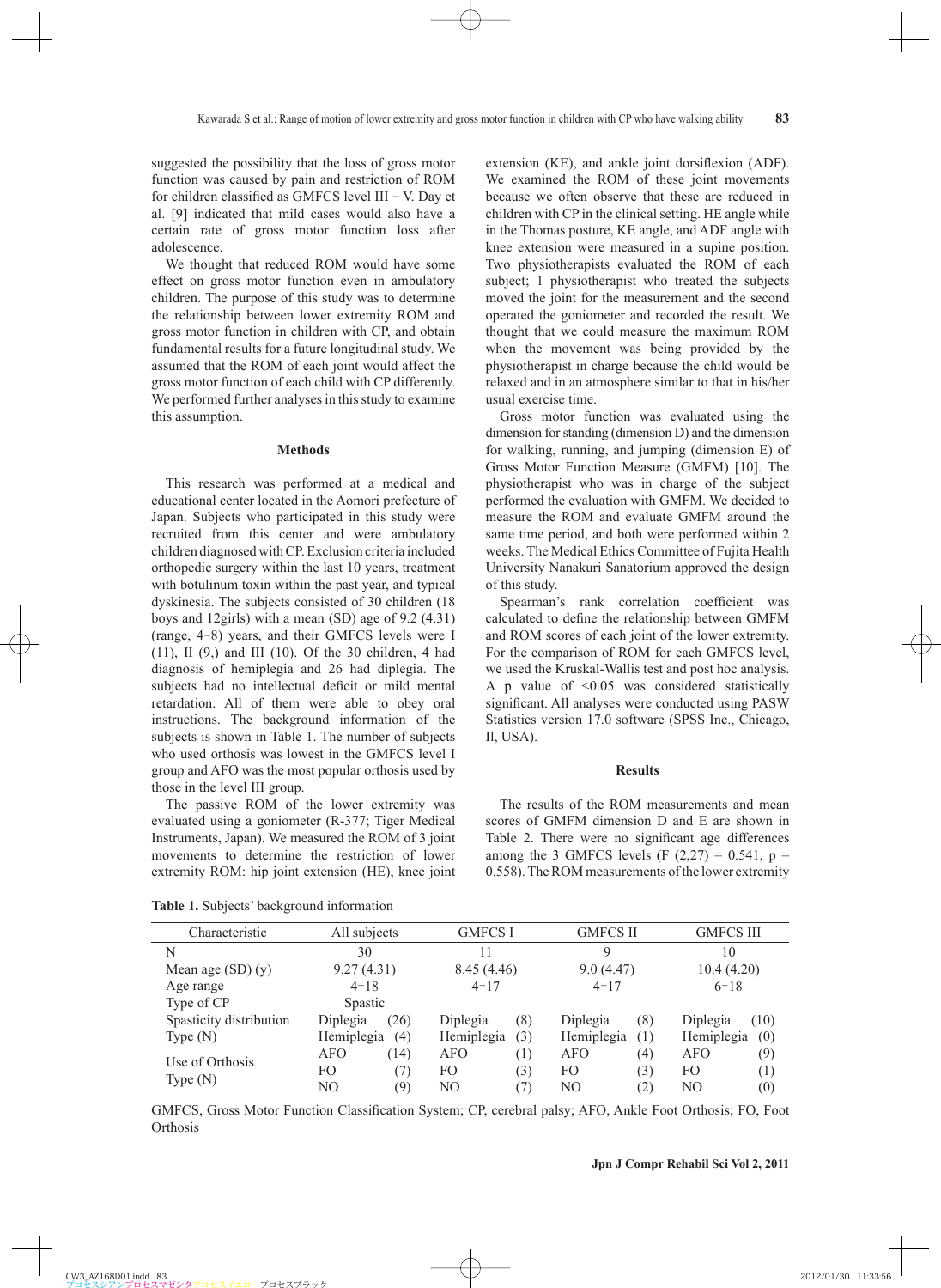by GMFCS level are shown in Figure 1. There was the significant difference in HE ROM between GMFCS level I and level III and also between GMFCS level II and level III. For GMGCS level III children, there was also a trend that an HE ROM of less than  $-10$  degrees was often observed. For KE ROM, there was no significant difference between GMFCS level I and level II children; however, KE ROM of level III children differed greatly compared to GMFCS level I and level II children. For ADF ROM, although there was no significant differences among the 3 groups, in 9 of the 11 GMFCS level I children, ADF was greater than 0 degrees, while only 1 child in the GMFCS level III group had ADF ROM greater than 0 degrees.

Regarding the relationships between ROM and gross motor function, there were significant correlations between HE ROM and GMFM dimension D (rs = 0.680,  $p = 0.000$  and dimension E (rs = 0.710,  $p =$  $(0.000)$  (Fig. 2). There were also significant correlations between KE ROM and GMFM dimension D (rs=0.559,  $p = 0.001$ ) and dimension E (rs = 0.530,  $p = 0.003$ )) (Fig. 3). However, there were also significant, although somewhat lower, correlations between ADF ROM and GMFM dimension D ( $rs = 0.393$ ,  $p = 0.032$ ) and dimension E (rs =  $0.414$ , p =  $0.023$ ) (Fig. 4). In the group with ADF ROM greater than 0 degrees, the more the ROM increased, the more the GMFM score increased, while in the group with a ADF ROM less than 0 degrees, the more the ROM decreased, the more the GMFM score decreased. However, there was no significant correlation between ADF ROM and GMFM dimension D ( $rs = 0.218$ ,  $p = 0.417$ ) or dimension E (rs  $= 0.170$ ,  $p = 0.381$ ) in the group with an ADF ROM greater than 0 degrees, and there also was no significant correlation between ADF ROM and GMFM dimension D (rs =  $-0.364$ , p = 0.201) and dimension E (rs =  $-0.231$ ,  $p = 0.362$ ) in the group with an ADF ROM of less than 0 degrees (Fig. 5).

Regarding the relationship between age and the ROM of each joint, there were significant correlations with the ROM of HE (rs =  $-0.367$ , p = 0.023), KE (rs =  $-0.530$ ,  $p = 0.063$ ), and ADF (rs = -0.439, p = 0.015), (Fig 6).

**Table 2.** ROM measurements and scores of GMFM dimension D and E

| Group                    |                |                 |                  |                             |         |
|--------------------------|----------------|-----------------|------------------|-----------------------------|---------|
|                          | <b>GMFCS I</b> | <b>GMFCS II</b> | <b>GMFCS III</b> | P value<br>(by GMFCS level) | F-value |
| Hip Ext. ROM $(°)$       | $-3.41(3.40)$  | $-8.06$ (5.56)  | $-15.5(7.80)$    | 0.000                       | 11.468  |
| Knee Ext. ROM $(°)$      | $-1.59(3.02)$  | $-1.39(2.20)$   | $-18.75(13.40)$  | 0.000                       | 15.345  |
| Ankle D/F (KE) ROM $(°)$ | 3.18(8.37)     | $-4.44(16.05)$  | $-7.00(10.53)$   | 0.139                       | 2.128   |
| GMFM $D(\%)$             | 94.6 (3.88)    | 79.0 (13.61)    | 45.0(20.26)      | 0.000                       | 33.705  |
| GMFM $E(\%)$             | 89.7 (8.36)    | 69.9(14.09)     | 28.6 (14.74)     | 0.000                       | 64.019  |



\*\*Significant at p<0.01, \*significant at p<0.05.

**Figure 1.** Range of motion (ROM) of lower extremity according to Gross Motor Function Classification System (GMFCS) level.

The number in each circle is the number of subjects. There was a significant difference in hip extension ROM between GMFCS level I and level III and also between GMFCS level II and level III.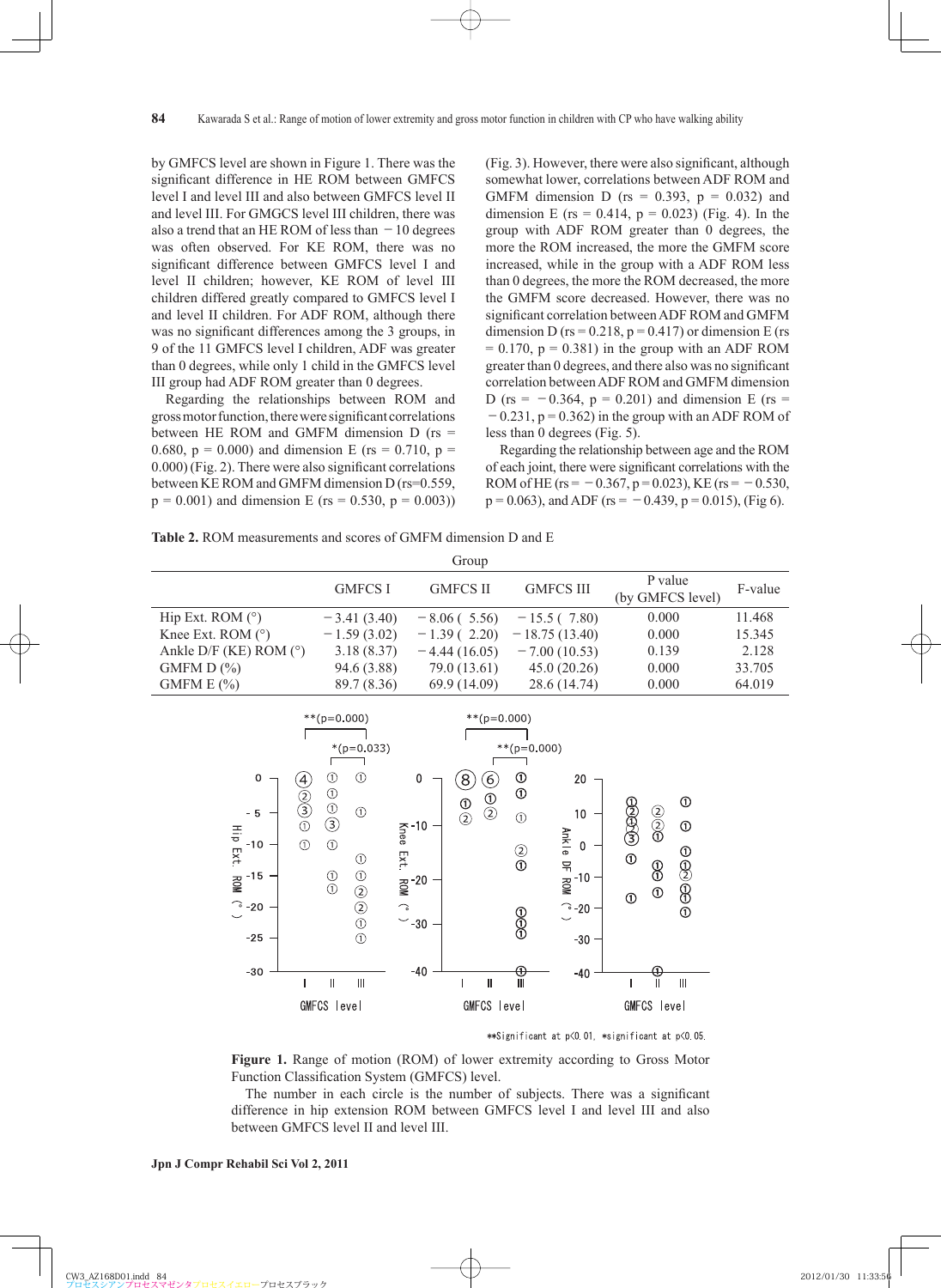

**Figure 2.** Relationships between hip extension ROM and Gross Motor Function Measure (GMFM) dimension D and E. There were significant correlations between hip extension ROM and GMFM dimension D and E.



**Figure 3.** Relationships between knee extension ROM and GMFM dimension D and E. There were significant correlations between knee extension ROM and both GMFM dimension D and E.



Figure 4. Relationships between ankle dorsiflexion ROM and GMFM dimension D and E. There were somewhat lower correlations between ankle dorsiflexion ROM and GMFM dimension D and E, compared to the correlations with hip extension and knee extension ROM.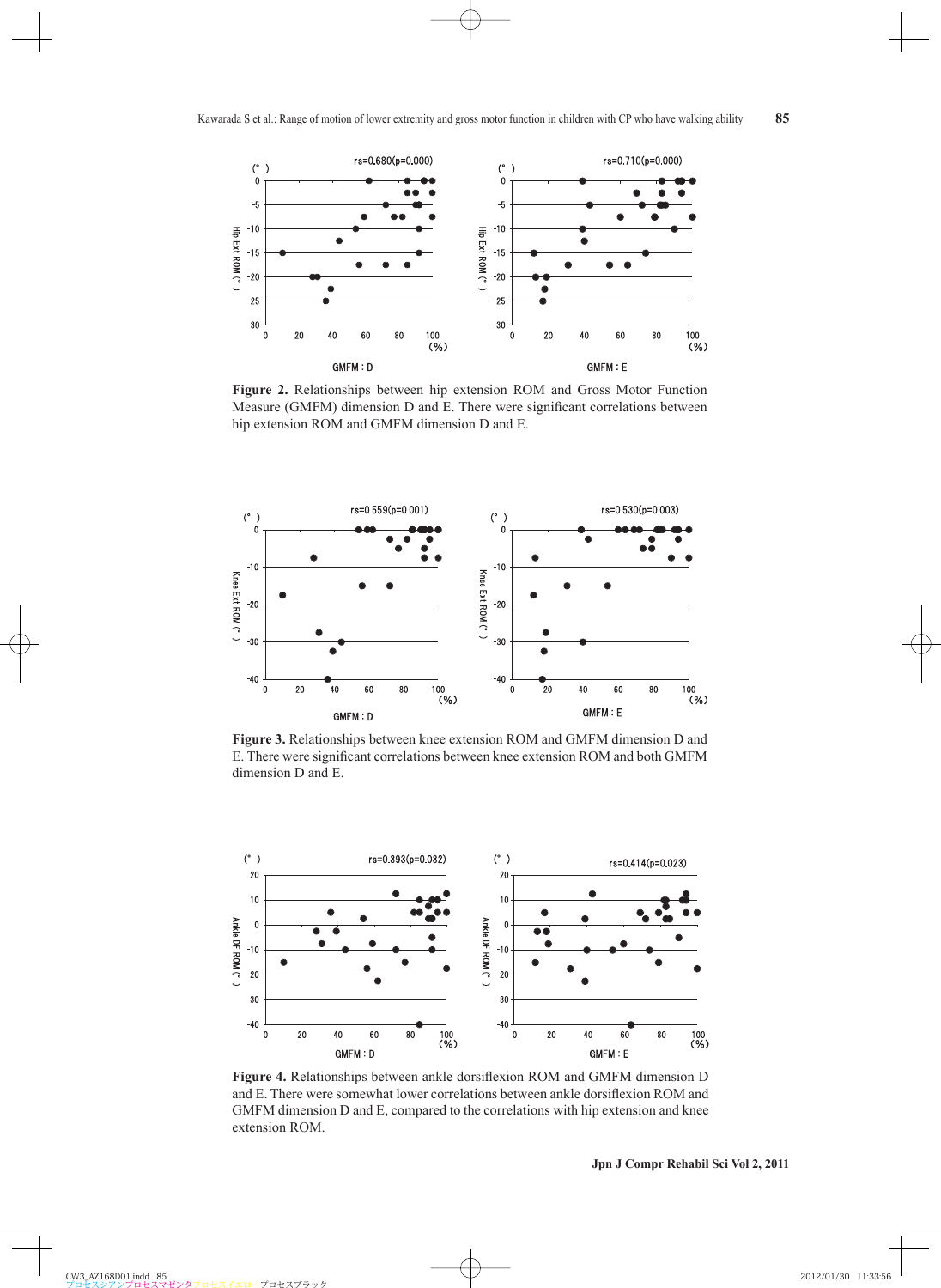

**Figure 5.** Relationships between ankle dorsiflexion (ADF) ROM and GMFM dimension D and E in the groups whose ADF was greater than 0 degrees and less than 0 degrees. For the ADF ROM in the group whose ADF was greater than 0 degrees, the more the ROM increased, the more the GMFM score increased, while in the group whose ADF was less than 0 degrees, the more the ROM decreased, the more the GMFM score decreased. However, there was no significant correlation between ADF ROM and GMFM dimension D and E in either group.



**Figure 6.** Relationship between age and the ROM of each joint. There were significant correlations between age and the ROM of hip extension, knee extension, and ankle dorsiflexion.

### **Discussion**

Although ROM limitation is a common impairment observed in children with CP, it is not known when it occurs, during what period it progresses the most, and whether there are differences in the location and degree of progression with reference to the severity and the level of spasticity. However, it has been suggested that the limitation of ROM in children with CP worsens with age [1], and the results of the current study indicate the same trend.

A study on the deterioration of walking ability in children with CP reported that, even in children who could walk, more than 40% experienced a reduction in gait ability after adulthood [11, 12]. In an investigation of adult CP patients who were older than 20 years of age performed by Minato et al. [13], it was suggested that there were close relationships among deformity, contracture, and severity as evaluated by GMFCS. They also reported that patients whose gross motor function was reduced compared with their best period were often observed in the group of patients whose deformity and contracture had progressed to a certain level.

In the results of this study of children with CP who could walk, there was a trend of higher gross motor function when the limitation in HE and KE ROM was less. In general, it suggested that the course of gross motor function in children with CP is affected by numerous impairments such as muscle strength, selective motor control, and spasticity of the hamstrings [14]. Although, we do not disagree with the idea that limitation of ROM is one of the factors affecting the development course of gross motor function, a longitudinal study would be necessary to corroborate this.

Regarding lower extremity ROM according to GMFCS level in this study, HE and KE ROM decreased significantly in GMFCS level III children. This was partly because the study subjects, who were school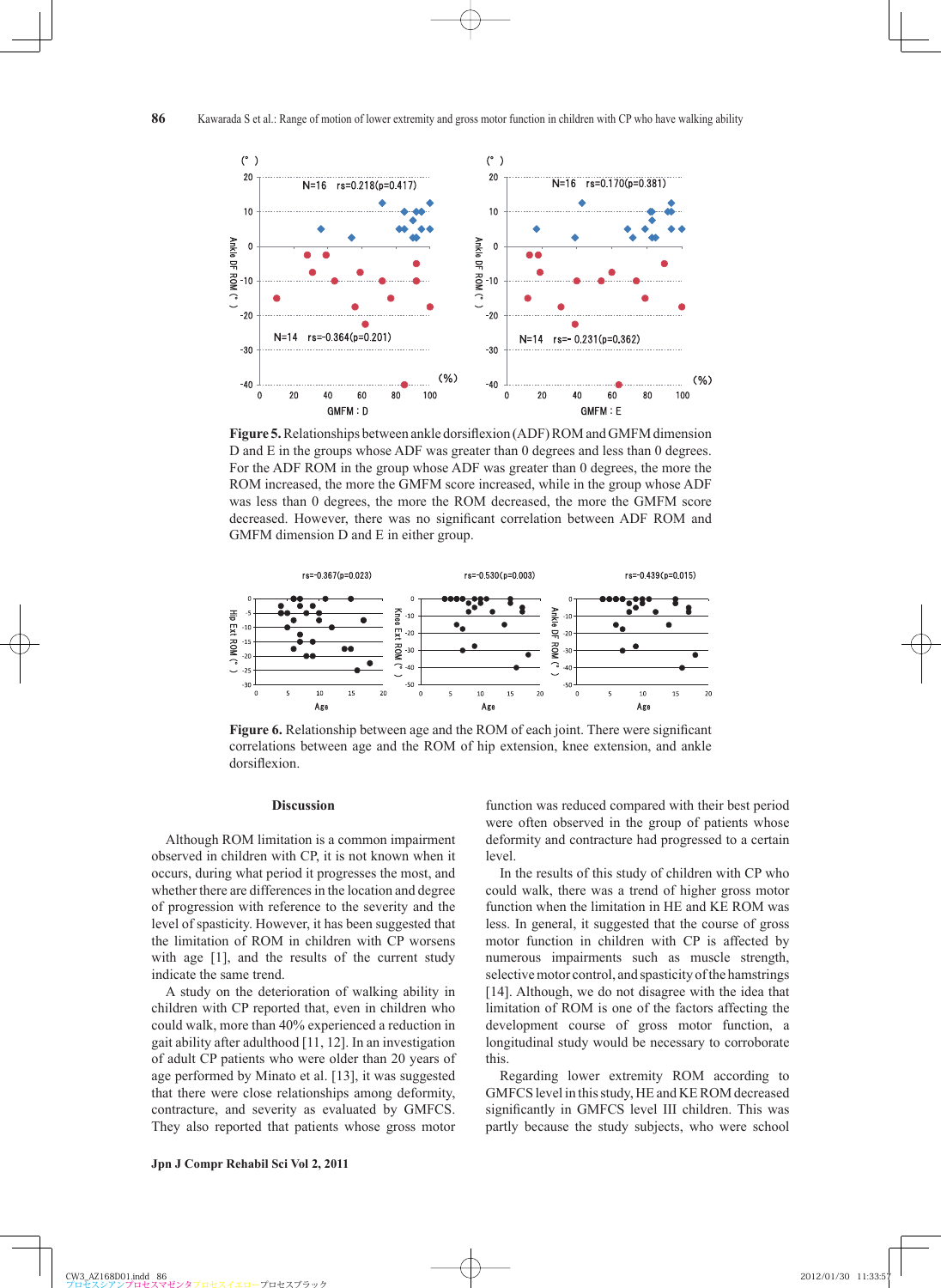age children at GMFCS level III, used a wheelchair for long distance or rapid locomotion more often than children at GMFCS level I or II; therefore, they probably did not have much experience of leg extension in daily life and had lower leg muscle weakness [15]. In addition, selective motor control of the lower extremity might also affect the reduction in ROM. It was suggested that selective motor control ability decreased with the severity of gross motor function, and for GMFCS level III children in particular, there was a large range in selective motor control ability, and there were some children whose ability was much more reduced than GMFCS level I and II children [14].

There was no significant difference in ADF ROM among the 3 GMFCS levels, and it also had only a weak relationship with gross motor function. However, when separating the groups according to whether or not ADF ROM was greater than 0 degrees, there were opposite relationships between ROM and gross motor function. It was affected by the typical posture observed during the gait of children with CP. There are several postures observed during gait, such as, crouch, equinus foot with knee hyperextension, and equinus foot with flexion deformity of knee. The ankle joint position differed according to these positions. In children who kept standing or walked in the equinus position, limitation of ankle dorsiflexion was likely to be worse as the child's activity level increased/ decreased. In contrast, in children who crouched more, hip and knee joint flexion tendency increased with increased height and weight, and other unfavorable factors, and as a result, the ankle joint might become more dorsiflexed. For these reasons, we attempted to examine the relationship by separating the groups according to whether or not ADF was greater than 0 degrees. Abel et al. [16] reported that children with higher motor function had less limitation of hip and knee joint ROM; however, ankle joint ROM tended to be larger in patients with lower function.

Therefore, for the ROM exercise of the ankle joint, although the ROM exercise would be effective when the limitation of ankle dorsiflexion induced by the equinus posture reduced gross motor function, whose ankle was dorsiflexed with flexion of hip and knee joint as the result of crouching posture during standing and walking, it would be better not to excessively enlarge the ankle joint ROM.

Stretching, brace therapy, and orthopedic surgery were used in the treatment for limitation of lower extremity ROM in children with CP. While prolonged muscle stretching is effective in reducing the spasticity and enlarging the ROM, evidence for improvement in ROM with manual stretching is limited [17]. Although brace therapy was reported to be effective in a prospective study, its effectiveness for the prevention of muscle shortness and deformity has not be determined [18, 19]. Muscle release surgery for the lower extremity improves ROM [20, 21]; however, long-term results have not yet been reported [22]. In summary, regarding treatment for halting the progression of ROM limitation, there are no conclusive guidelines.

Recently, it was suggested that in children with gait ability, muscle strength of the lower extremity is related to gross motor function [15]. Muscle strength exercise performed with specific methods was reported to be useful, and its effectiveness was confirmed by RCT [23]. Gage [24] suggested that muscle shortness or deformity of the muscle skeletal system changes the length of the joint lever arm and thus reduced joint torque. Therefore, since reduction of joint ROM reduces muscle strength, it is necessary to maintain the ROM; however, currently there are no findings about the influence of limitation of ROM on muscle strength exercise.

The limiting factors for interpreting the results of this study were the insufficiency of statistical power due to the paucity of subjects ( $n = 30$ ) and the inability to detect the direct influence of ROM on gross motor function since it was not a longitudinal study. In addition, although this study included 4 children with hemiplegia, we used the average ROM of both legs as the measurement and did not discriminate these children from those with diplegia. While we used the average ROM of both legs as the measurement, GMFM, which was used in this study as the index of gross motor function, included items where the ability of each leg is considered separately, such as, "standing while holding on to a large bench with 1 hand, lift the right or left foot for 3 seconds," and for children with hemiplegia, 1 of these items was often possible. Therefore, in the future, when we perform the analysis with a lager sample size, we should examine the data separating children with hemiplegia from children with diplegia. Moreover, the physiotherapist in charge participated in the evaluation of GMFM and ROM, and this could affect the child's performance at assessment. In fact, the participation of physiotherapist in charge was used because we hoped that the children would give their best performance.

In conclusion, although this was a cross sectional study, the relationship between HE and KE ROM and gross motor function was demonstrated. In future studies, to establish effective treatment for the prevention of ROM limitation, it will be necessary to investigate the long-term effect of ROM limitation within a longitudinal study, and to study whether the effect of muscle strength exercise is influenced by the presence of ROM limitation.

#### **References**

- 1 . Bell KJ, Ounpuu S, DeLuca PA, Romness MJ. Natural progression of gait in children with cerebral palsy. J Pediatr Orthop 2002; 22: 677-82.
- 2 . Wright J, Rang M. The spastic mouse. Clin Orthop 1990;